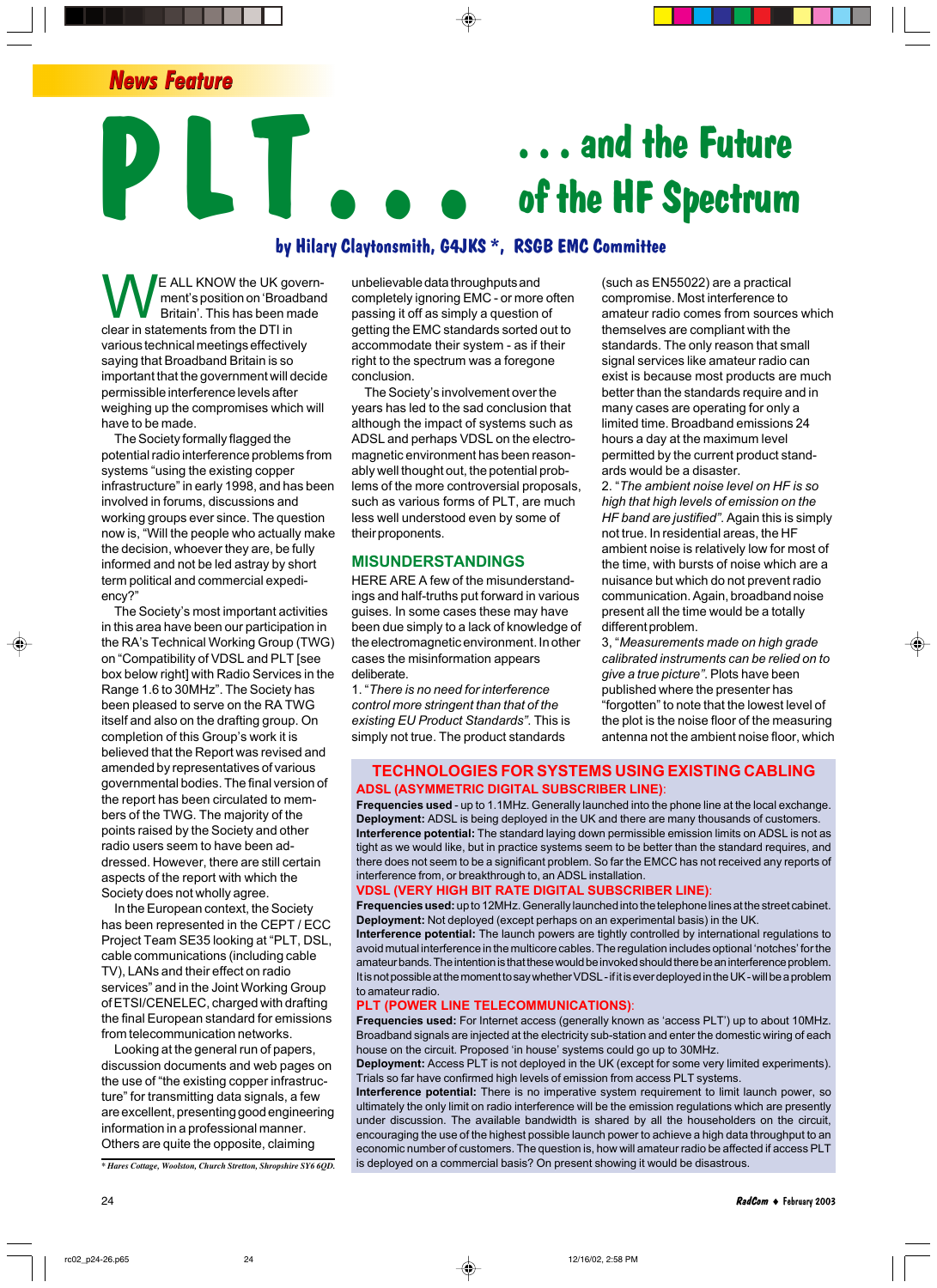#### **RADIO SMOG**

#### *A commentary by David Sumner, K1ZZ, and published in the ëIt Seems to Us . . .í column in the ARRL membersí magazine,* QST*, October 2002.*

Much in the news in mid-August were reports of a major scientific study of an 'Asian brown cloud' of toxic haze hovering over the most densely populated portion of that continent and threatening other parts of the world. The harmful effects of the haze on health and weather appear to be substantial: respiratory disease, drought in some areas and flooding in others, acid rain, and reductions in crop yields to name but a few. On a more encouraging note, scientists also know how to reduce the pollution and its effects: the use of cleaner energy sources and better stoves, and reduced burning to clear fields and forests.

The issue, which is really one of economics, is how to get hundreds of millions of individuals, families, and businesses to make these changes in how they live when the cost is far more immediate and tangible than the benefit. For an impoverished family, cooking its meal as cheaply as possible is a matter of survival. If cow dung is available as a 'free' fuel it's a rational decision for the family to use it - but when multiplied by one hundred million, one family's tiny stove becomes an environmental calamity.

There is an obvious parallel between pollution of the Earth's atmosphere and pollution of the radio spectrum. Like the atmosphere, the radio spectrum is a precious natural resource shared by all. Like pollution, radio waves respect no political boundaries. Like the smog that fouls the air in many cities, electronic smog fouls the radio spectrum as a consequence of human activity - and like toxic haze, radio smog is an economic rather than a technical issue. We know how to control it; the debate is over whether it's worth the price to do so, and who should pay.

We're used to hearing public policy debates about air and water pollution. While people may disagree on costs vs benefits in some instances, no one can possibly dispute that, for example, the quality of life in London improved

can be up to 30dB lower than the plot indicates. This is then used to justify claims that existing ambient noise is high. Similarly unsuitable measuring bandwidths have been used giving the impression that the ambient noise is much higher than it actually is.

4. ì*Security and safety of life services could be protected from interference by having exclusion zones around receiving sitesî*. This may or may not be true. Some studies indicate that the exclusion zones might be impractical. In any event the Society has made it quite clear that such a concept is totally unacceptable. If emissions are so bad that such measures are required then there can be no justification for inflicting the interference on the private citizen.

5. ì*HF communication is out of date and the HF band would be more profitably*

dramatically after Parliament curtailed coalburning in 1956. If someone were to suggest today that Londoners could save money by switching back, they would not be taken seriously - to put it mildly. The same would be true if someone were to suggest that their community could save money by dumping its raw sewage into the river. Such thoughts might have been acceptable 100 years ago, but not today. We've made too much progress, at too great a cost, to go back.

Unfortunately, the same cannot be said of spectrum policy. In some ways we do indeed seem to be going backwards, or having to fight against pressures in that direction.

Many sources of radio smog are unintentional. Switch-mode power supplies are not designed to generate radio interference. Unfortunately, in some cases they are not designed not to. They could be, and if either consumers or governments insist on it they will be.

Line noise is a big problem for many amateurs and other radio users. Power lines are not supposed to emit RF energy, and if they do it's a sign something's wrong. Some power companies care, and know what to do. Others either don't know or don't care (executive bonuses being more important than overtime pay for linemen, perhaps). The FCC can make them care, and in several recent cases has done exactly that by threatening enforcement action.

Radio smog also results from putting RF where it doesn't belong. RF has this wonderful property: it wants to radiate. And it will radiate from any conductor you introduce it to, unless the conductor is either shielded or balanced. So, why would anyone deliberately put RF on a conductor that is neither shielded nor balanced if they didn't want it to radiate? For the same reason that the destitute Asian family uses cow dung to heat its dinner: economies. What we're talking about here are plans to

*used for low cost Internet accessî.* This is so ridiculous it hardly needs an answer, though believe it or not, it has been made at more than one "professional" meeting. It is worth pointing out that it is not necessary to have high HF emissions to provide low cost high speed Internet access over the existing copper infrastructure. Satisfactory xDSL systems are being widely deployed in the UK and abroad and do not seem to cause any insoluble problems. The question is presumably whether to raise permissible emissions on HF to give greater competition, however great the cost to the environment. Could anyone seriously call this a level playing field? 6. ì*Trials of our system have been held and there were no complaints of radio interferenceî*. This is one of the most dangerous claims because it sounds so convincing to non-technical people. A few

use power lines to distribute broadband digital signals to homes and offices. The wires are already there, the reasoning goes, so why not use them? Utilising existing infrastructure in new and creative ways is good for business and good for society. Offering competitive choices to consumers lowers prices and improves service. How can anyone be opposed to that?

Here's how. A broadband signal is RF. Sent down an unshielded or imperfectly balanced line, it will radiate. Putting security concerns aside as someone else's problem, this creates a new and pervasive source of interference to radio reception. In other words, this competitive choice would transfer to all of society a cost in the form of reduced utility of the radio spectrum - that is not imposed by other, more environmentally friendly ways of providing broadband service. Our poor Asian family may not have any choice but to pollute. We do.

Is it possible to do power line communications without causing interference to over-theair communications? Count us among the sceptics. What may be a fine transmission line at 60Hz looks more like an antenna at HF. And that's a matter of physics, not economics.

Writing in the Summer 1994 issue of *EPA* Journal about London's historic 'pea-soup' fogs that gave rise to the term 'smog' in 1905, David Urbinato said: "At the turn of the century, cries to reduce the smoke faced a tough opponent. Coal was fuelling the industrial revolution. To be against coal burning was to be against progress. 'Progress' won out. Not until the 1950s, when a four-day fog in 1952 killed roughly 4000 Londoners was any real reform passed.'

New sources of radio smog are no more acceptable than are new sources of the visible kind. At the turn of the new century our policymakers should - no, must - be able to distinguish real progress from cow dung. *Reproduced with permission of ARRL*

trials organisers have acknowledged that radio interference is a crucial issue and have cooperated in attempts to determine the extent of the problem. Other have kept their trials 'under wraps' and then claimed that no interference has been reported. In the case of PLT, where the frequencies of operation are in the HF band, away from the domestic broadcast bands, it might be some time before the interference is identified and reported. Even without this problem it is hopeless to rely on complaints from members of the general public - most people have no idea how to identify and report radio interference. Members can listen to sound-clips on the RSGB EMC website which show the nature of PLT interference.

Whilst the Society has been concerned for some time about these systems, the general level of concern elsewhere,

**RadCom** ♦ February 2003 25